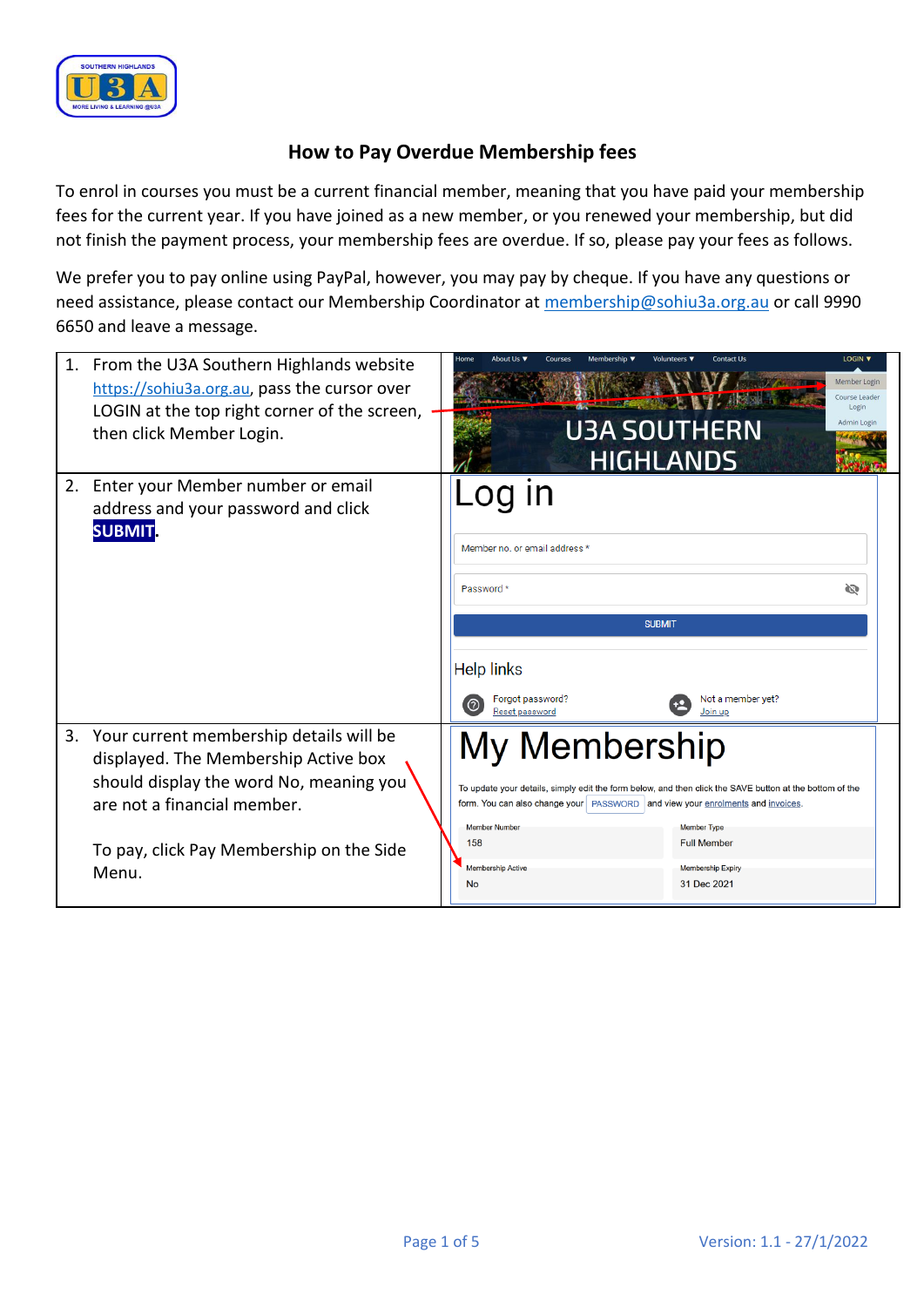

|    | 4. Your subscription status will be displayed.<br>This example shows that you have enrolled<br>in a full year subscription but have not yet<br>paid.<br><b>Click VIEW INVOICES</b> | Pay Membership<br>You have an unpaid membership.<br>Your invoice for membership subscription SUBS2022 (Full Year Subscription thru 31/12/22),<br>expiring on 31 Dec 2022, has not been paid.<br><b>VIEW INVOICES</b> |                    |                                                             |                                   |             |
|----|------------------------------------------------------------------------------------------------------------------------------------------------------------------------------------|----------------------------------------------------------------------------------------------------------------------------------------------------------------------------------------------------------------------|--------------------|-------------------------------------------------------------|-----------------------------------|-------------|
|    |                                                                                                                                                                                    | SUBS2022: Full Year<br>Subscription thru 31/12/22<br>Dates: 1 Jan 2022 - 31 Dec 2022<br><b>Fee: \$45</b><br>You are enrolled in this subscription                                                                    |                    |                                                             |                                   |             |
| 5. | Look for any unpaid invoices highlighted in<br>red.<br>Click anywhere on the invoice line<br>to display it.                                                                        | My Invoices<br>22 Jan 2021 - 22 Jan 2022<br>Invoices: 1-2 of 2                                                                                                                                                       | <b>SETTINGS</b>    | $\vert \langle \hspace{.1cm} \rangle \hspace{.1cm} \rangle$ | $>$ $>$                           | <b>HELP</b> |
|    |                                                                                                                                                                                    | <b>Invoice ID</b><br>Date                                                                                                                                                                                            | Total              |                                                             | Due                               |             |
|    |                                                                                                                                                                                    | 158-151<br>17 Nov 2021<br>158-245<br>20 Jan 2022                                                                                                                                                                     | \$22.50<br>\$45.00 |                                                             | $$0.00$ $\vee$<br>$$45.00$ $\sim$ |             |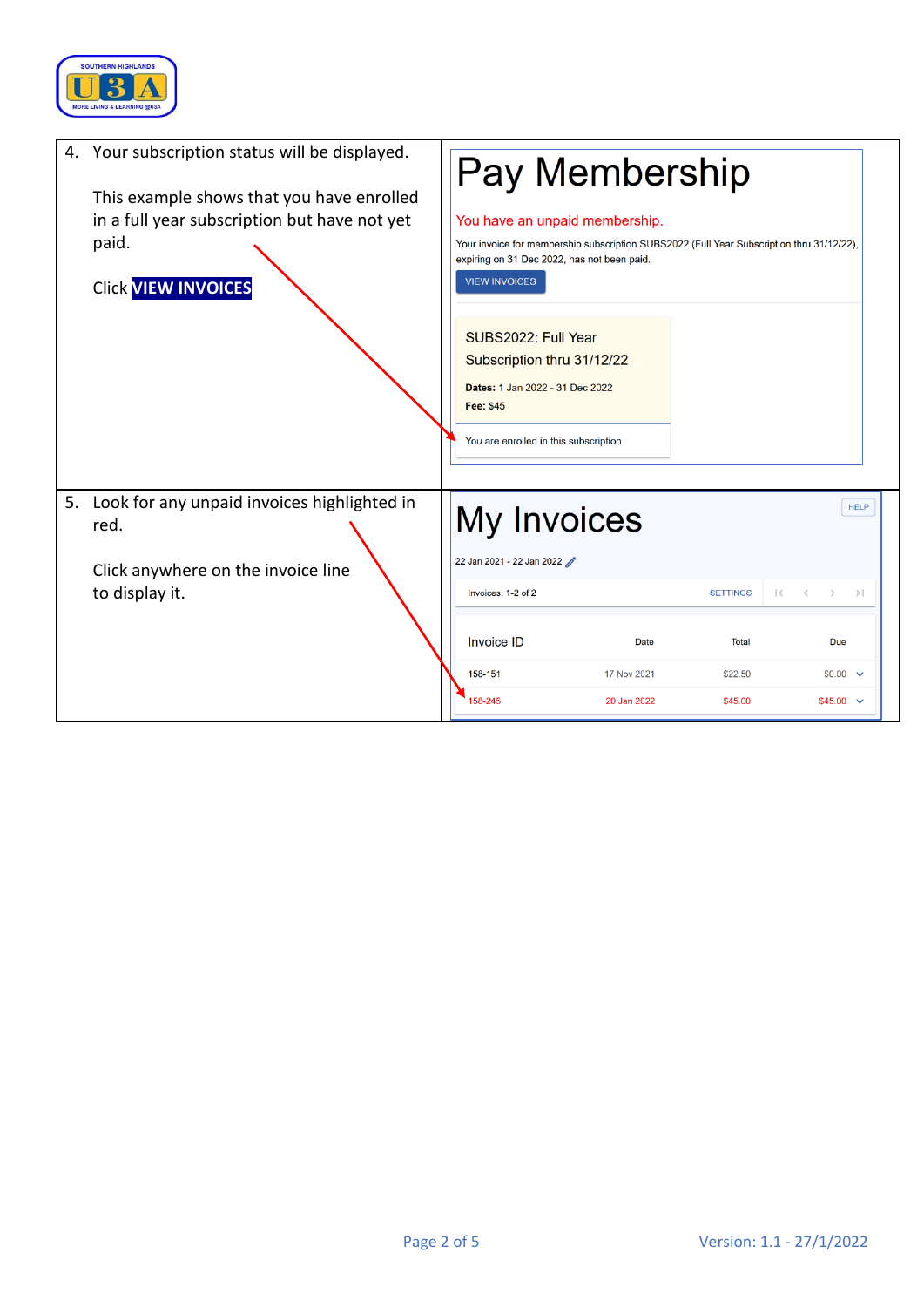

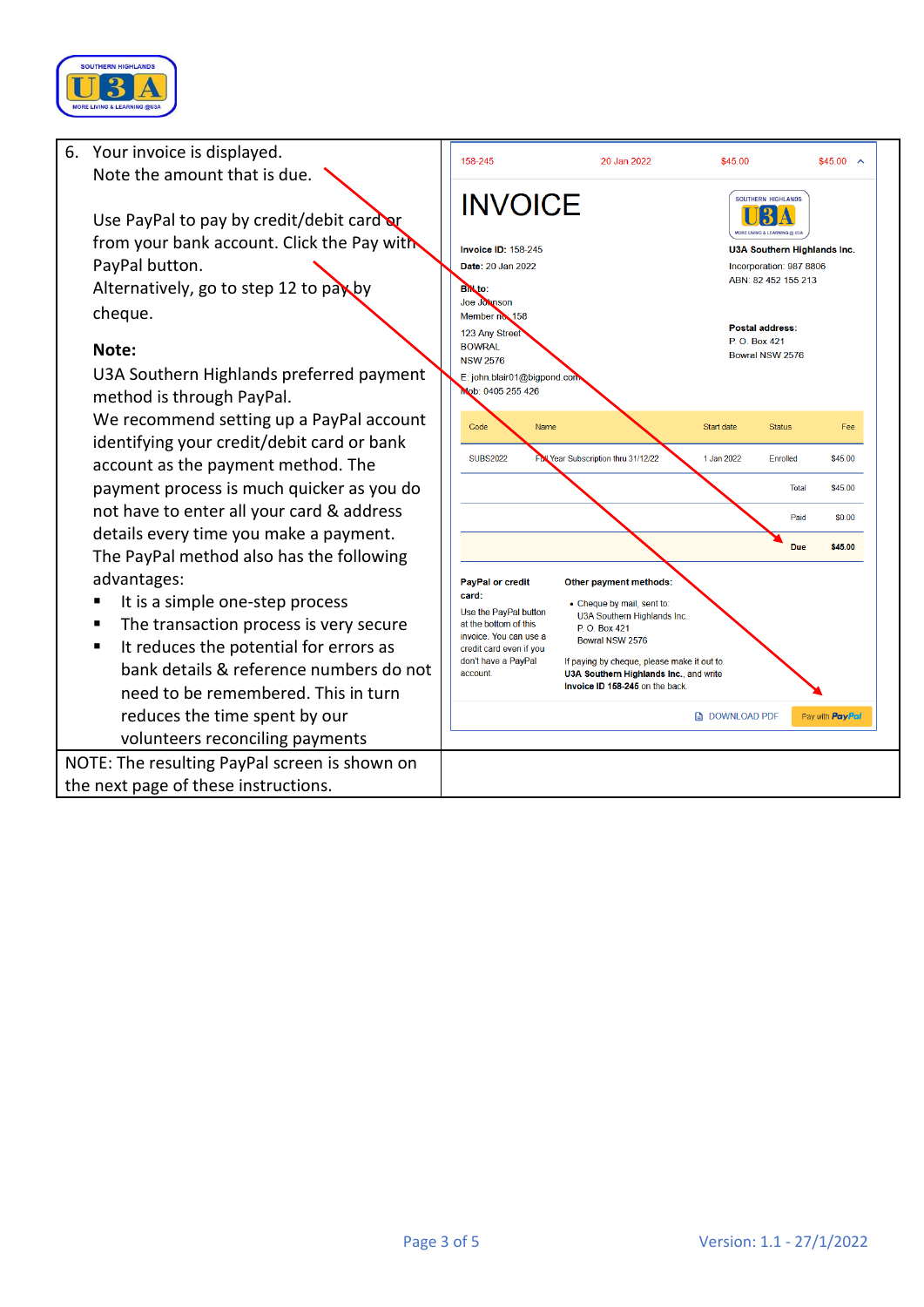

|                                                                | <b>PayPal</b><br>$\Box$ \$22.50 AUD $\vee$                                                                   |
|----------------------------------------------------------------|--------------------------------------------------------------------------------------------------------------|
| m sandbox.paypal.com/checkoutnow?sessionID=uid_5aa4d3b334_mde6 |                                                                                                              |
| <b>PayPal</b>                                                  | Hi John!                                                                                                     |
| Pay with PayPal                                                | Ship to                                                                                                      |
| With a PayPal account, you can be eligible for Refunded        | John Doe<br>1 Cheeseman Ave Brighton East, Melbourne VICTORIA 3001                                           |
| Returns, Buyer Protection and more.                            | Change                                                                                                       |
| treasurer@sohiu3a.org.au                                       | Make this my preferred shipping address                                                                      |
| Password                                                       | To use your balance next time, go to your PayPal account for an<br>identity check.                           |
|                                                                | Pay with                                                                                                     |
| Stay logged in for faster purchases (?)                        | \$22.50                                                                                                      |
|                                                                | National Australia Bank<br><b>AUD</b><br>Cheque •••• 3570                                                    |
| Log In                                                         | Backup: VISA **** 4337                                                                                       |
| Having trouble logging in?                                     | Make this my preferred way to pay                                                                            |
|                                                                | Visa                                                                                                         |
| Pay with a Card                                                | Debit ••••4337                                                                                               |
|                                                                | $+$ Link credit or debit card                                                                                |
|                                                                |                                                                                                              |
| If you have a PayPal account, simply enter<br>7.               | View PayPal Policies and your payment method rights.                                                         |
| your PayPal email address & password, click                    | <b>Pay Now</b>                                                                                               |
| Log In & go to step 8.                                         | Click Pay Now and go to step 11.<br>8.                                                                       |
| If you want to pay with a credit/debit card,                   |                                                                                                              |
| click Pay with a Card & go to step 9.                          | <b>P</b> PayPal<br>$\triangledown$ \$22.50 AUD $\vee$                                                        |
| Pay with a Card:<br>9.                                         |                                                                                                              |
| Ensure the country shown is<br>a)                              | <b>PayPal Guest Checkout</b><br>We keep your financial information securely encrypted.                       |
| Australia, if not select it from the                           | Country/region                                                                                               |
| drop-down list.                                                | Australia                                                                                                    |
| Enter your card, address and contact<br>b)<br>details          | $\omega$<br>Card number                                                                                      |
| c) Either click Yes to sign up for a PayPal                    | <b>Contact details</b><br>Phone number<br>Phone type<br>$\cdot$                                              |
| account and enter a password; or                               | $+61$<br>Mobile<br><b>MM/YY</b><br><b>CVV</b>                                                                |
| click No, I don't want an account now                          | Email<br>O<br><b>Billing address</b><br>treasurer@sohiu3a.org.au                                             |
|                                                                | Enjoy all the benefits of PayPal<br>First name<br>Last name                                                  |
| Click the box to say you agree to<br>d)                        | The protection you deserve.                                                                                  |
| PayPal's Privacy Statement                                     | Creating a PayPal account is optional, but you'll get Buyer<br>Address line 1                                |
| <b>Click Continue</b><br>e)                                    | Protection on all eligible purchases and be able to<br>check out more quickly every time you shop. See terms |
|                                                                | Address line 2 (optional)<br>Create a PayPal account? (It only takes a moment.)                              |
|                                                                | Yes, I'd like to sign up for a PayPal account.<br>Suburb                                                     |
|                                                                | Create password<br>$\checkmark$<br>erritory                                                                  |
|                                                                | No, I don't want an account now.<br>Postcode                                                                 |